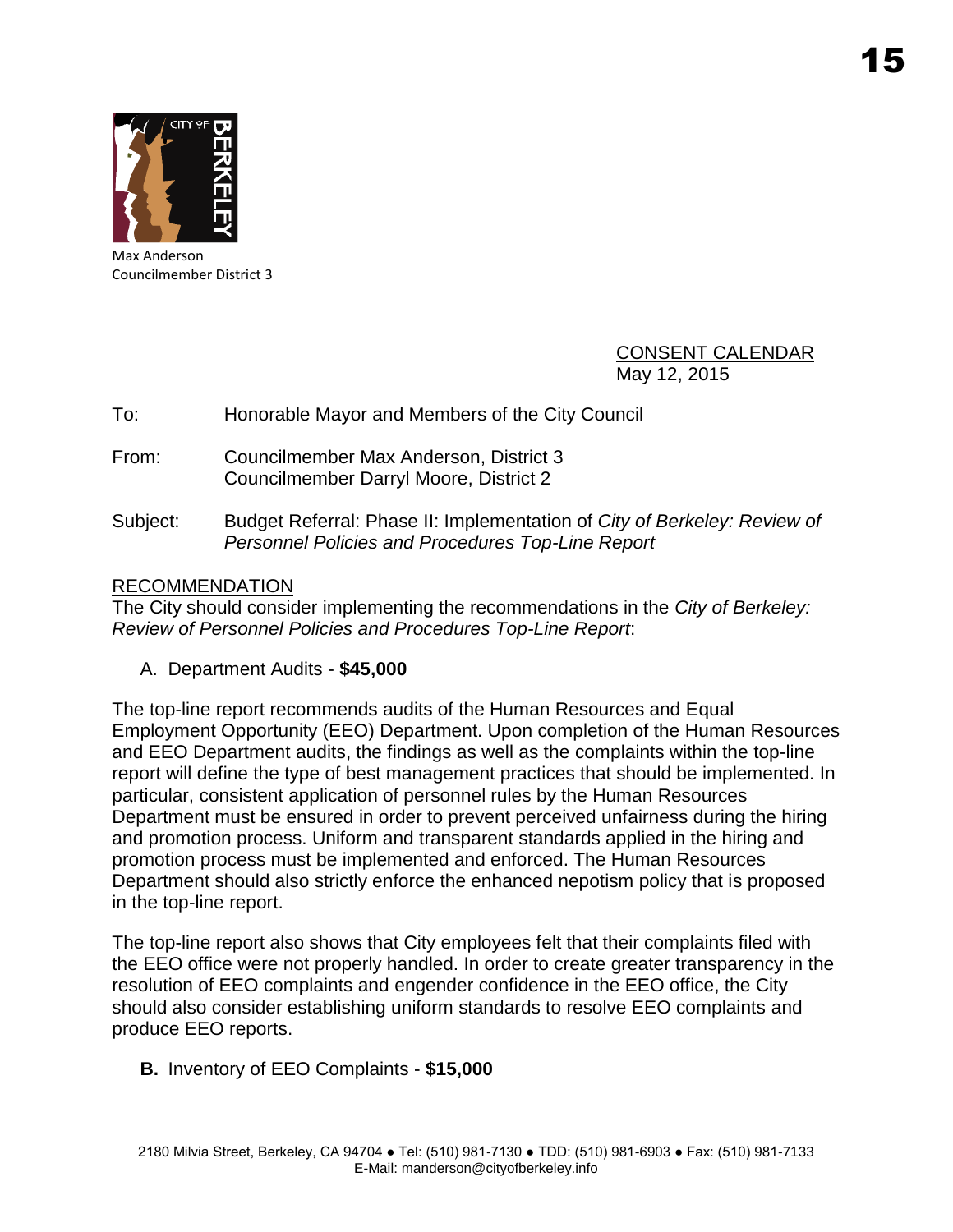Many interviewees indicated that they had filed EEO complaints that were either unresolved or resolved unsatisfactory. The number of EEO complaints that have been filed, investigated, and resolved and the extent of documentation and evidence of alleged misconduct will be assessed and inventoried. The assessment will also allow for the identification of areas that need improvement, and potentially an estimate of how many EEO complaints are resolved successfully or satisfactory.

C. Whistle Blowing Policy - **\$3,000**

The EEO complaint process must be supplemented with a whistle blowing policy to protect City employees who report misconduct from retaliation and harassment. The enforcement of the whistle blowing policy is imperative due to the pervasive fear of retaliation and harassment by City supervisors and managers. The lack of protection of whistle blowers may have exacerbated the underreporting of misconduct that has reportedly occurred over the last 30 years. The assessment will allow for a definition of the scope of the policy.

D. Applicant and Employee Reporting - **\$15,000**

The top-line report calls of reinstatement of several EEO Reports:

- Applicant Flow Report: To identify the number, gender, race, and ethnicity of applicants, test participants and successful candidates in order to evaluate the extent to which underutilized classifications or job groups may be impacted by recruitment and selection procedures or practices.
- Quarterly and Year End Employee Turnover Report: To identify new hires, promotions, transfers, demotions, and terminations by job classification, race, ethnicity, gender, department, and division in order to identify and evaluate any indicators of disproportionate hiring, promotion, or retention practices.
- Quarterly and Year End EEO Complaint Report: To track EEO related complaints and grievances by issue, job classification, department, and resolution in order to identify and evaluate the need for review or revision of any policies, practices, procedures, or activities to enhance EEO effectiveness.
- Quarterly and Year End Training Report: To track training opportunities and participation in order to assure non-discrimination in training practices.

Suspension of reports diminished transparency in the hiring, promotion, transfer, demotion, and termination of City employees. The assessment will allow for a review of the current reports and also identify enhancements to the content and presentation of the required data.

E. Nepotism Policy - **\$2,500**

An anti-nepotism policy should be included in the Personnel Rules. The current policy, Berkeley Administrative Regulation 2.12: Employment of Near Relatives, is not included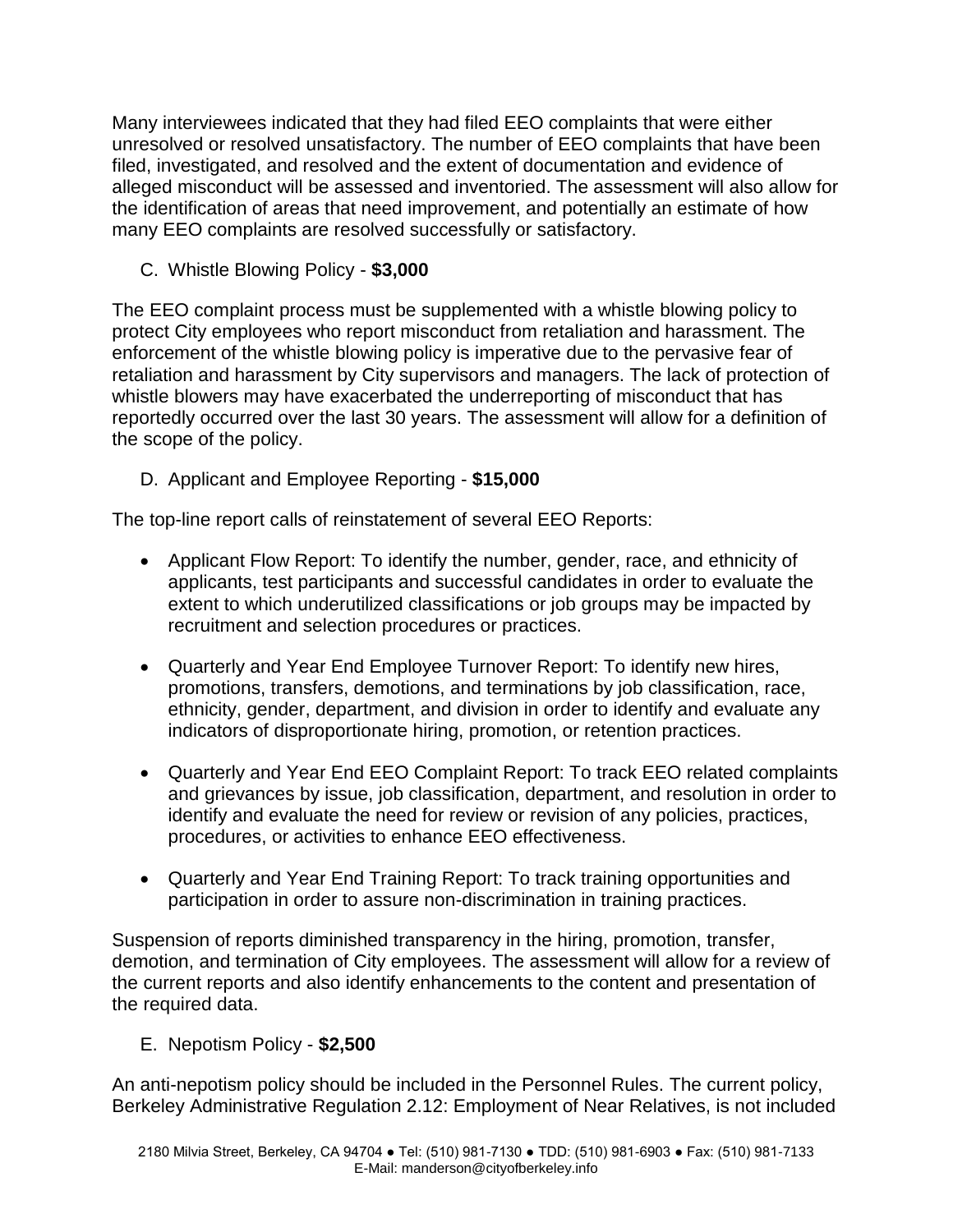in the Personnel Rules. The policy will also be expanded and include rules to ensure enforcement of the policy. The policy should be applied to all City departments, including the Rent Board and Library, and cover a City employee's family, near-family, friends, and acquaintances. The vast majority of nepotism observed by the complainants entailed the preferential hiring and promotion of friends, former coworkers, or former employees. Each potential hire should have to disclose if they have personal ties with City supervisors, managers, or staff, as part of the application process.

F. Additional Staffing Needs of the Human Resources and EEO Departments- **\$4,500**

The Human Resources and EEO Department audits may also reveal a need to expand the body of skilled staff members who will be responsible for enforcing all recommendations of the *Phase II* project. The required skills and subject-matter expertise will be determined based on the findings of the audits. The duties and responsibilities will also be outlined in order to maximize the utility of the current staff and any proposed staff augmentation.

G. Improvements of Communication Methods - **\$7,000**

Better communication channels between the City and City employees and potential new hires will be established to address concerns about recruitment, selection and retention of new employees. The communication improvements would address the selection of media to publicize open positions, the length of time the open positions are advertised, and the content of the notices. The assessment will also consider options to make the communication more transparent and will include an examination of the schedules and time periods for submitting applications, taking exams, and participating in in-person interviews. The number of one-on-one and group interviews as well as the selection of interview panel members will be assessed. Standards for informing applicants of the City's hiring decisions will be a component of the assessment.

H. Revisions of the Personnel Rules - **\$8,000**

Additional revisions of the Personnel Rules may be necessary upon closer examination of the Human Resources and EEO Departments.

## BACKGROUND

In 2012, the National Association for the Advancement of Colored People (NAACP) collected complaints by former and current City of Berkeley (City) employees. Mason Tillman Associates, Ltd. (Mason Tillman) was retained by the City of Berkeley to review the City's Personnel Rules and interview 20 complainants. Mason Tillman reviewed the City's Personnel Rules, Title 4 of the Berkeley Municipal Code, and Ordinance No. 2342 - N.S and conducted the 20 interviews in 2013 and 2014. Mason Tillman issued a report in May 2014 detailing the findings of the interviews and examination of the Personnel Rules, entitled *City of Berkeley: Review of Personnel Policies and Procedures Top-Line Report*. The interviews revealed perceived unfairness in the hiring and promotion